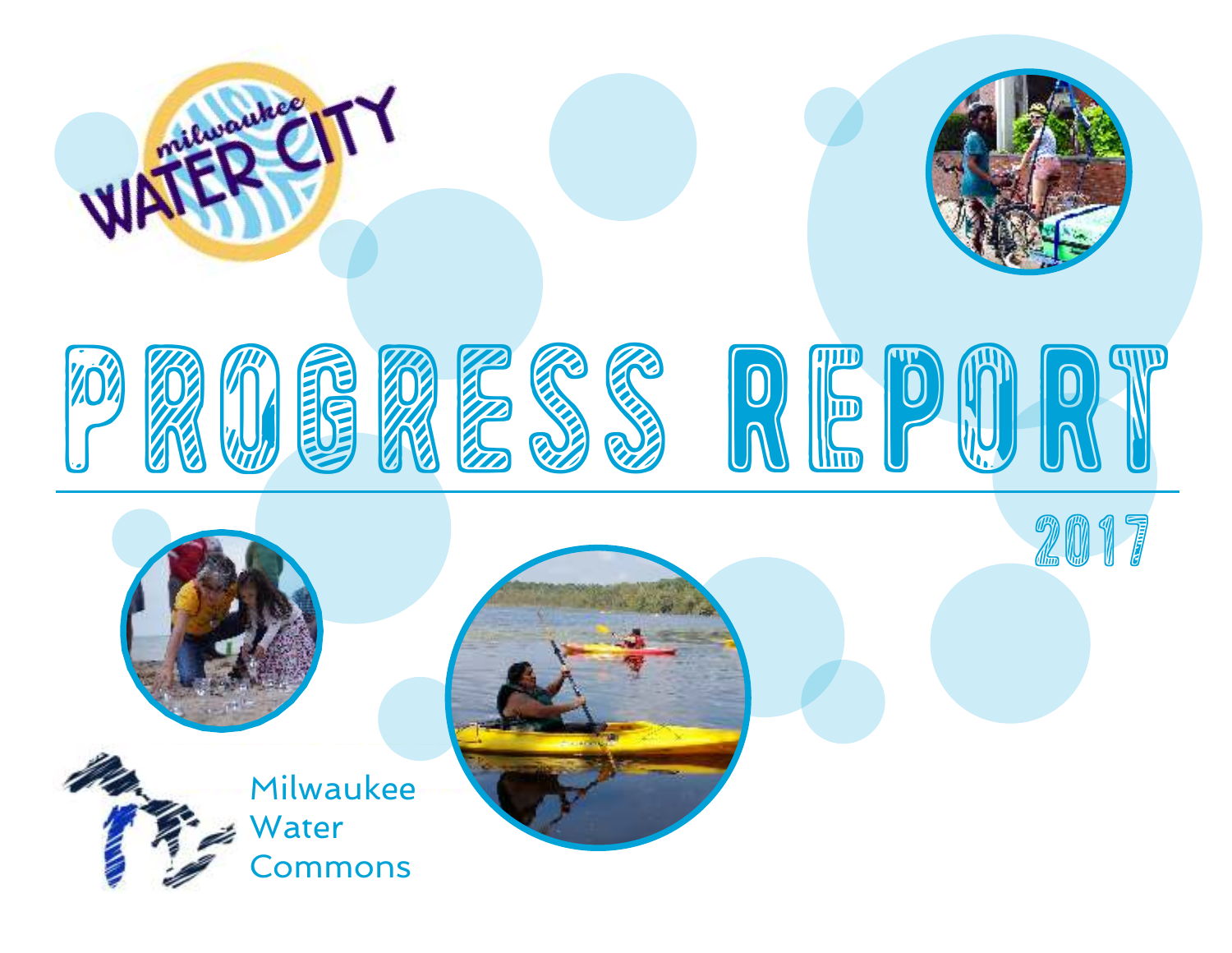### community water assembly Members

In 2017 Milwaukee Water Commons launched the City's first Community Water Assembly (CWA). This diverse group brings together representatives from each of the six initiatives along with representatives for future generations and the water. This group has gathered quarterly to break bread and break silos; to issue our first resolution in support of clean lead-free drinking water; and to stand together as community with the power to heal ourselves as we heal our waters. The CWA is designed to foster good decision making, accountability, community leadership for our water future and to advance the six Water Agenda Initiatives presented at the May 2016 Confluence gathering. The assembly will work to advance the Water City Agenda using a collective impact approach, looking for synergies and opportunities across Milwaukee in all sectors, neighborhood, non-profit, governmental, and academic.

The CWA is proud to present its first Water City Agenda progress report.

Ann Brummitt Brenda Coley Fidel Verdin David Dragseth Joe Fitzgerald August Marie Ball Kirsten Shead George Olufosoye Deidre Peroff Antonio Garcia Nicole Carver

Barbara Richards Lawarrell Cain Cheryl Nenn Todd Brennan Jayme Montgomery Huda Alkaff Dale Olen Reggie Hart (TK) Rodney Sanchez Alejandra Hernandez

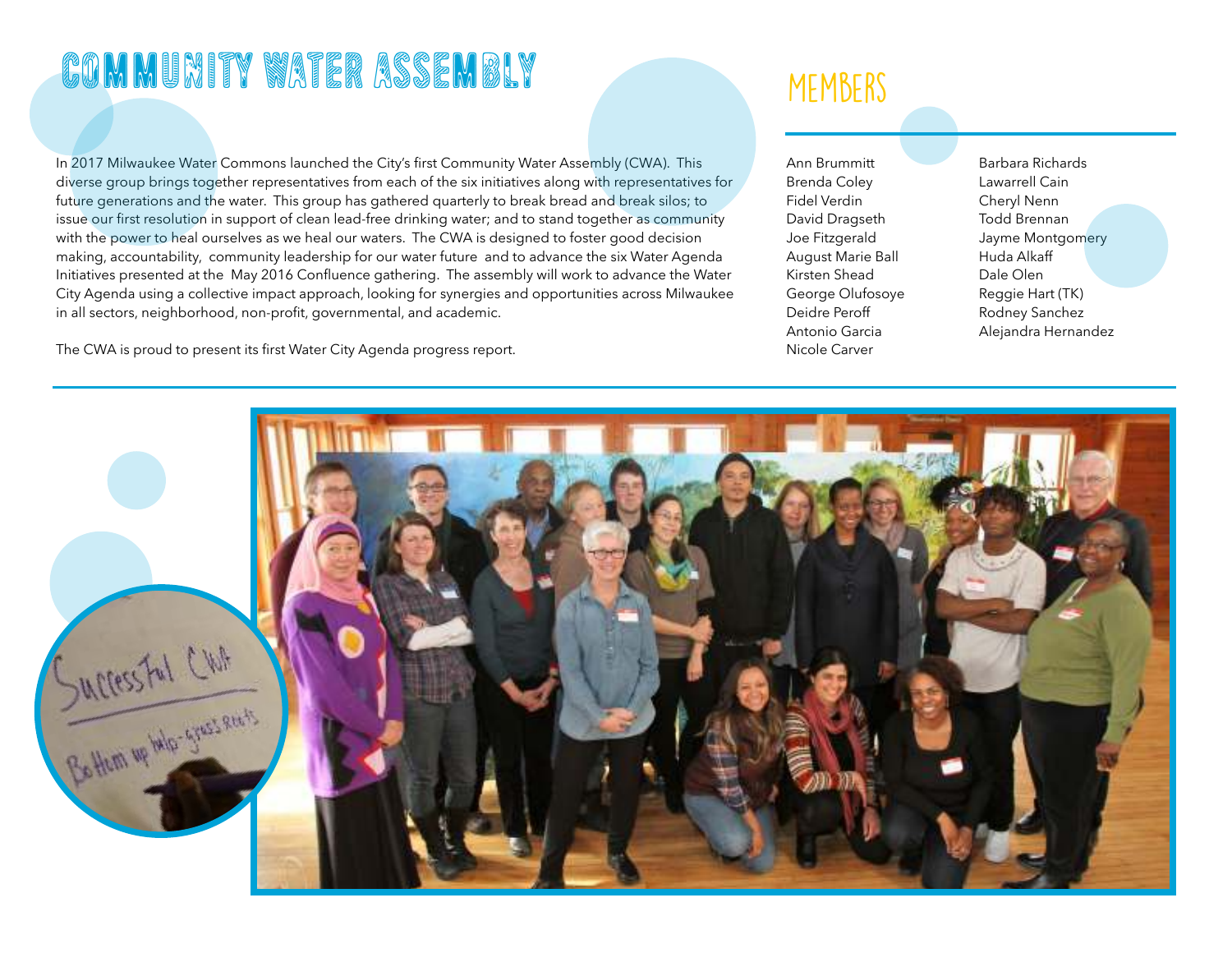### DRINKING WATER ACCOMPLISHMENTS KEY MEMBERS WE ASK

We know our city cannot claim to be a model Water City as long as all community members do not have safe, clean and affordable tap water. Our goal is to lead and catalyze community action regarding the public health risks inherent in lead pipes; to educate the community about the risks of lead pipes delivering our tap water and to advocate for an equitable plan for lead lateral removal; and to conduct community education on the short-term and effective solution of filtration.



Met with City officials including Mayor Barrett, Common Council President Hamilton, Milwaukee Health Department and Water Quality Task Force Chair Bohl and submitted recommendations for community education, filtration, transparent community-based decision making and long term replacement of lead laterals.

Hosted meetings of community members and city officials.

Participated in community and national panels on replacement of lead laterals.

Wrote an Op-Ed "Get the Lead Out of Milwaukee's Drinking Water" that ran in local news outlets.

Succeeded in getting initial funding to support our advocacy.

Built a mobile model sink for hands-on demonstration of water filtration.



Kirsten Shead - Co -Chair

Terry Wiggins

Diane Dagelen

George Olufosoye

Matt Dannenberg

Huda Alkaff

Join our initiative.

Invite us to speak at your community gathering.



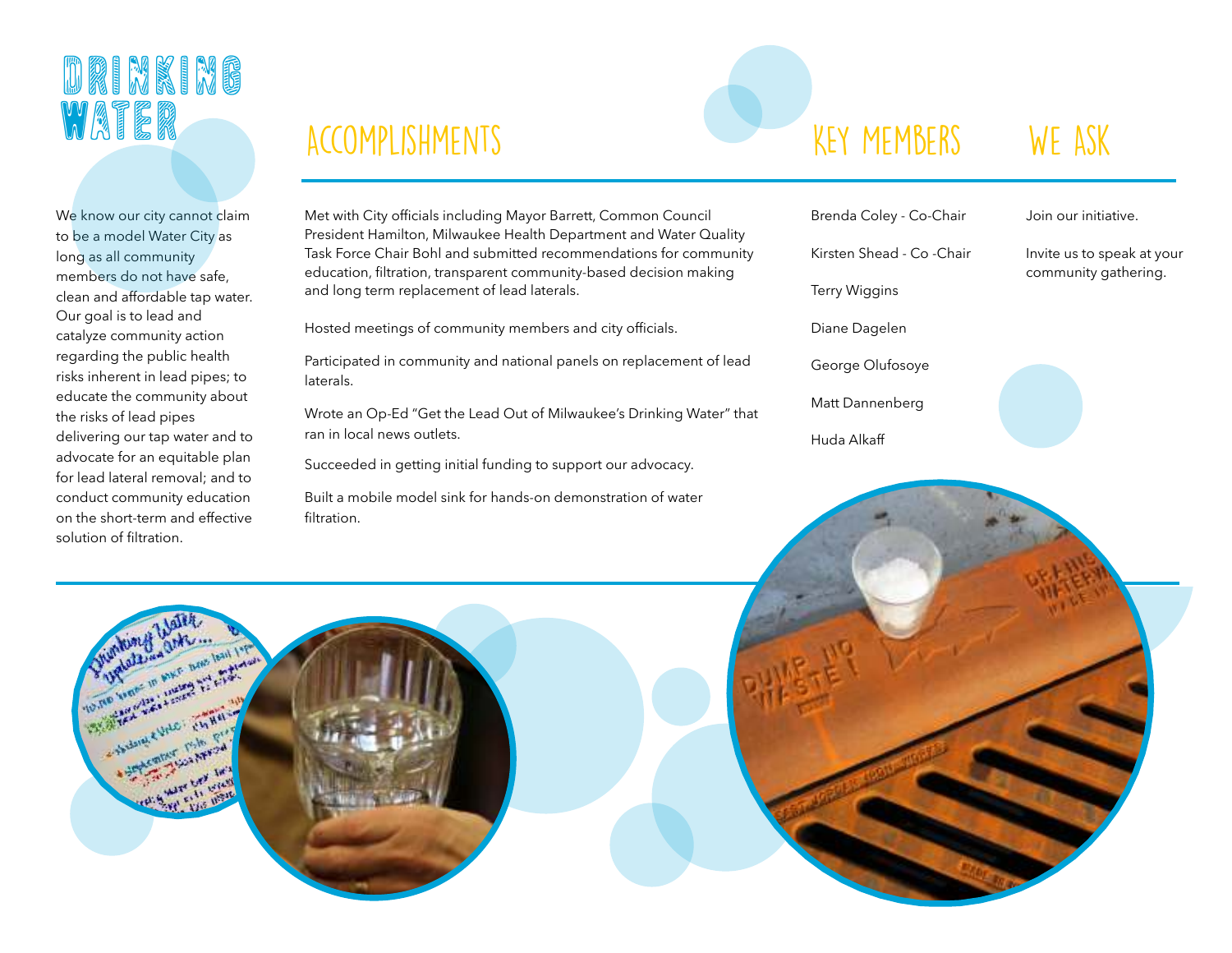### blue/ green<br>Joas jobs Accomplishments KEY Members We Ask

The Blue Green Jobs Initiative seeks to eliminate gaps between employment, training, and sustainable careers in the water and the environmental sectors. We advocate for clear, equitable, and inclusive pathways between job seekers and employers in the Blue Green jobs sectors in Milwaukee.

We will identify gaps and barriers preventing communities in Milwaukee from connecting with job opportunities in the Blue Green sectors.

Began to define Blue Green jobs in a meaningful way for job seekers and employers. This includes Blue Green practices within traditional jobs sectors.

Identified and interviewed key stakeholders from Groundwork Milwaukee, Menomonee Valley Partners, Walnut Way, LIUNA, Local 113, MMSD, The Water Council, Employ Milwaukee, MATC, Cream City Conservation Corps, and Milwaukee County Parks to understand existing perspectives on blue green jobs in Milwaukee and to plan for collaboration moving forward. We have laid the groundwork for a strategic gathering of constituents.

Began to identify existing pathways, barriers, and gaps for both job seekers and employers. This includes the entire spectrum of employment, from entry level to advanced professional careers.

Supporting the development of the Milwaukee Youth Green Jobs Summit in Spring 2018, which will connect 300 Milwaukee youth to career paths in the local STEM industries and environmental stewardship organizations.

Catalyzing a very young, but overdue, conversation.

August Ball - Co-Chair Kirsten Shead - Co-Chair

Brenda Coley

Joe Fitzgerald

Antoine Carter

Summit: Be a host work site for city of Milwaukee youth in their first Blue Green jobs experience. Contact Cream City Conservation Corps for more information.

Contact a committee member to share your expertise or join our committee.

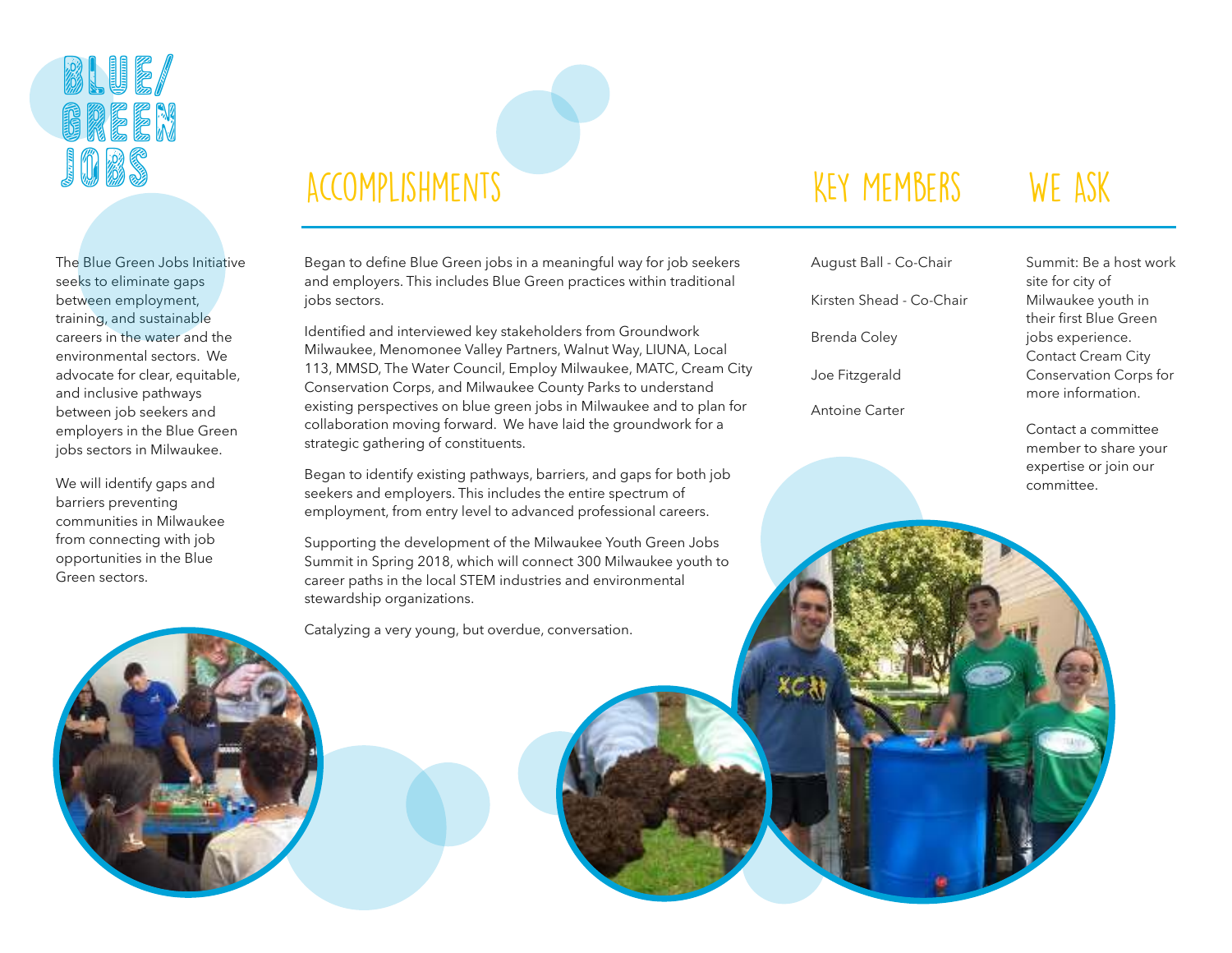### EDUCATION REGREATION ACCOMPLISHMENTS MEMBERS WE ASK

Milwaukee borders one of the largest freshwater lakes in the world and is rich with recreational water activities, yet many residents do not have any connection to it. To become a model water city, we must ensure that all community members are able to safely and equitably interact with, appreciate, and steward water for future generations.

Our goal is to empower every child and adult in Milwaukee to have more meaningful, safe experiences with water. We would like to launch a comprehensive effort to teach every child in Milwaukee to swim.

Organizing a public water safety campaign that includes a Water Safety Week in 2018, and a "Five to stay alive" swimming program.

Research on what makes swimming programs accessible (financially, geographically, etc.)

Mapping pool closures in Milwaukee.

Interviews and partnerships built with Wisconsin Sea Grant, Urban Ecology Center, UW-Milwaukee School of Freshwater Sciences, 16<sup>th</sup> St. Community Health Center, Milwaukee Recreation Department, Milwaukee Community Sailing Center, Wisconsin Green Muslims.

Brenda Coley-Co-chair

Deidre Peroff-Co-chair

Tony Garcia

Barbara Hughes

Elizabeth De Leon

Karen Hunt

Huda Alkaff

Nicole Jacobsen

Jimmy Camacho

Contact a committee member to share your expertise or join the initiative.

Please share information on other adult/youth safety initiatives.

We need experts on public safety campaigns. Join us!

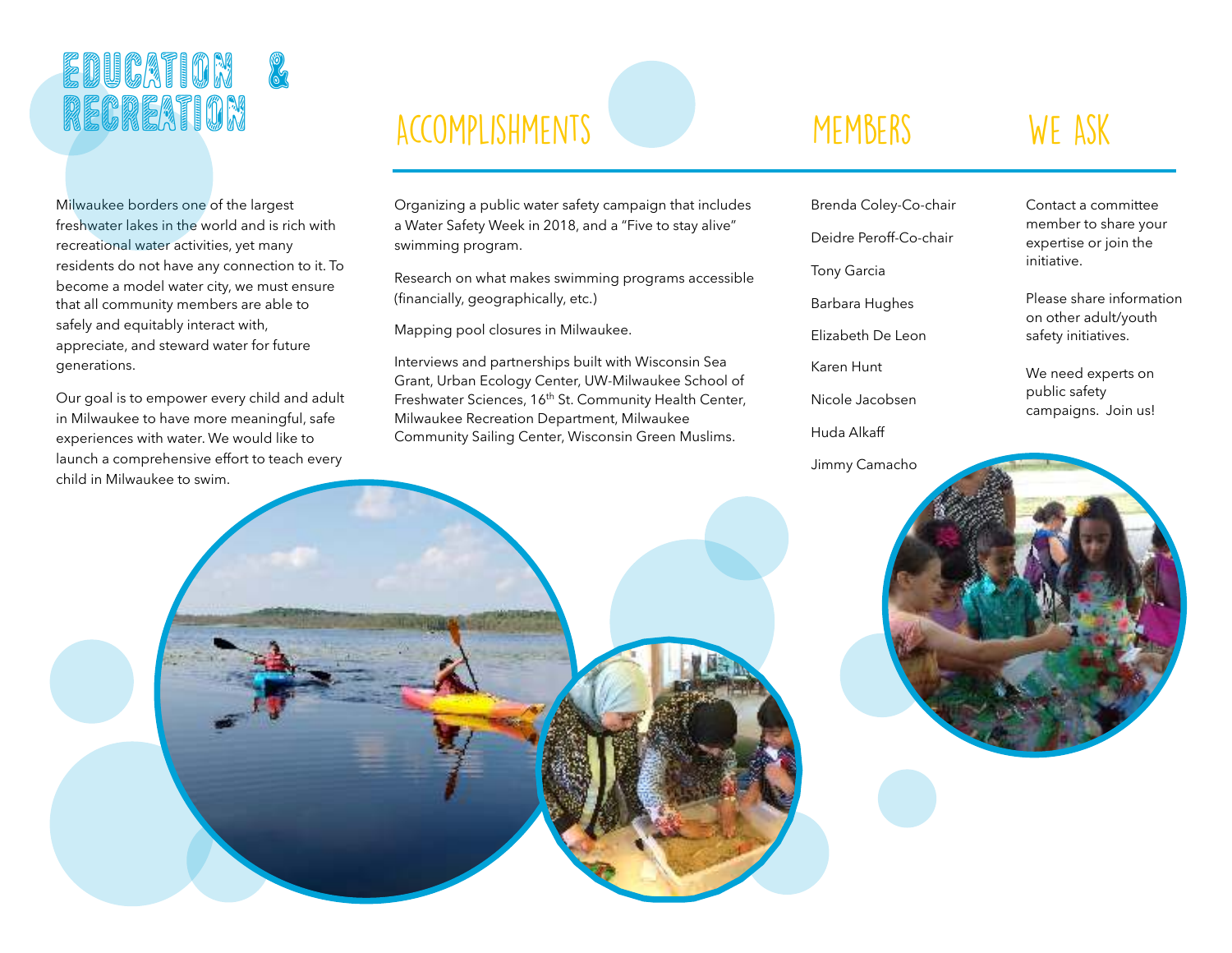

We are a group of creatives interested in connecting Milwaukee to its waters through our various artistic mediums. We support the other initiative areas and help them amplify their work through artistic channels.

We support our 2016 Water City Agenda goal of branding Milwaukee as a Water City and are also concerned about the dramatic erosion of water protections at the local, state, and national levels which impacts us all. While state and federal decision-making threatens to erode progress, there is still tremendous opportunity at the local level to reconnect our communities and our waters and to build a base of support for water care. The arts are a critical part of this effort, helping to explore our disconnections, heal our divisions, and educate and connect people in ways that words alone cannot.



### ACCOMPLISHMENTS KEY MEMBERS WE ASK

Held our 4th annual We Are Water celebration with over 350 people in attendance at Bradford Beach. The theme was The Great Lakes are our Home - and we welcomed all nationalities and groups to express their belonging in their native language.

Supported Jenny Plevin's partnership with American Rivers to make the film Alice's Garden.

Supported art projects at four Water School sites in partnership with the Mary Nohl Fund.

Created a network of artists to tackle water issues from Still Waters Collective, TRUE Skool, Doc/UWM, Red Crane Film, Overpass Light Brigade, MWC, One Drum Arts along with individual artists.

Fidel Verdin - Co-Chair Ann Brummitt - Co-Chair David Dragseth Jenny Plevin Laj Waghray Lane Hall Melanie Ariens Eddee Daniel Jahmes Finlayson Susan Simensky-Bietila, Saehee Chang

Share your artistic talents with us. Join us. Photographers, poets, spoken word, dance, radio, sculpture, digital…

Support the arts!

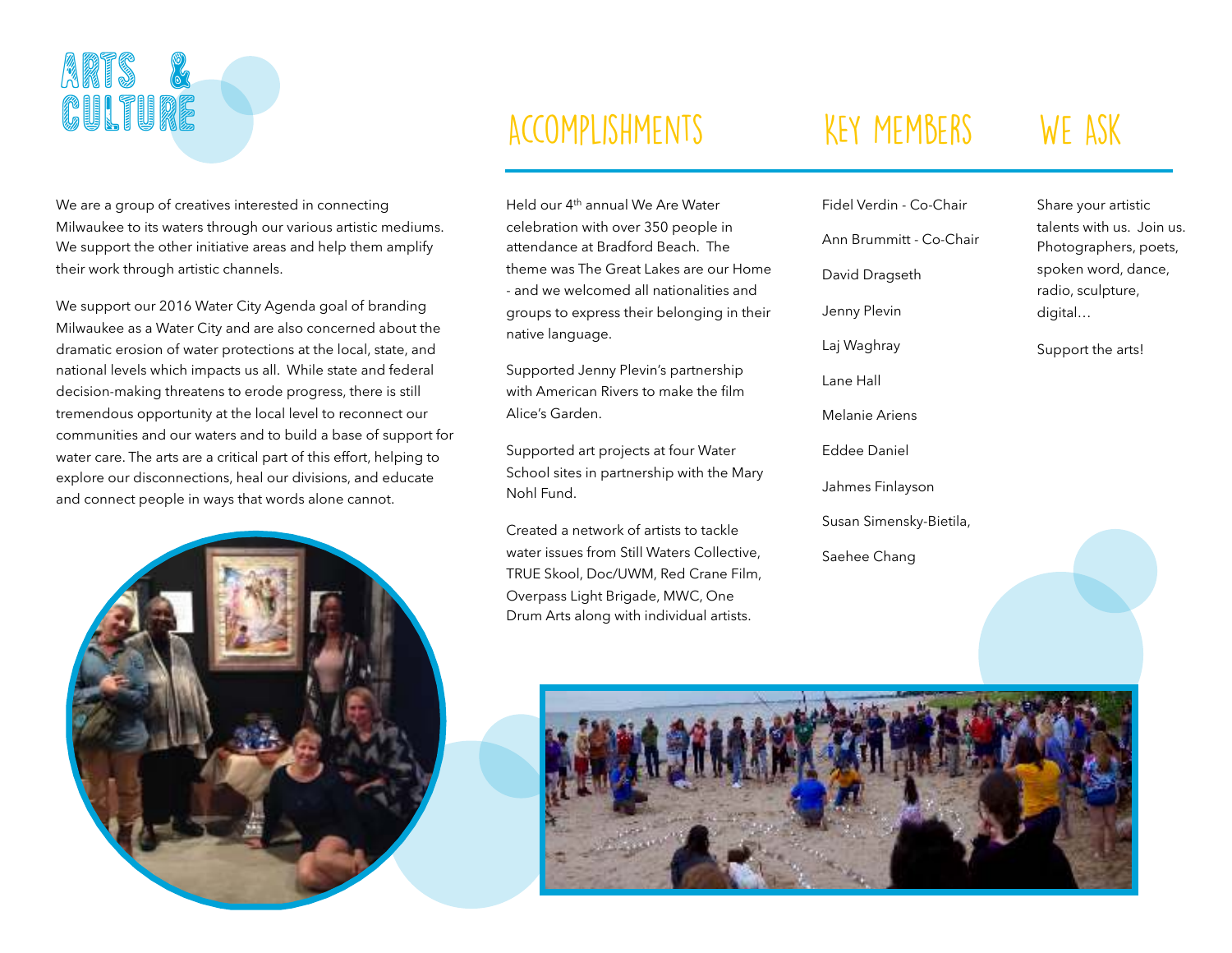### green INFRASTRUCTURE ACCOMPLISHMENTS MEMBERS WE ASK

Neighborhoods are key to addressing Milwaukee's water infrastructure problems. Increasingly erratic weather patterns are causing flooding, basement backups, and poor water quality in our rivers and lake. Green infrastructure projects can and should harvest rainwater where it falls in every neighborhood in the city. Urban gardens, rain barrels, cisterns, and other water capturing methods can keep water out of Milwaukee's overloaded sewer systems and help to preserve and protect our waters.

Our green infrastructure initiative, Think Blue/ Think Green, will visit every Milwaukee aldermanic district to a) inform and connect the community to already existing green infrastructure community organizations that will educate, design, and/or install green infrastructure and b) elevate green infrastructure models that showcase possibilities for new community-based projects.

Think Blue/ Think Green project launched on August 27 at Alice's Garden with support from Healing our Waters.

Secured funding from the Joyce Foundation in support of our work.

Established a partnership with the City of Milwaukee Promise Zones.

Partnering with Victory Garden Initiative, SWWT, MMSD, ReFlo, Groundwork Milwaukee, Wisconsin Green Muslims, UW-extension, Clean Wisconsin, Friends of Lincoln Park, Great Lakes Training LLC, Kompost Kids, Milwaukee Food Council, 16th Street Community Health Center, Walnut Way-Growing Healthy Soils, Friends of Milwaukee's Downtown Forest, and Alice's Garden.

Barbara Richards-Co-chair

Nicole Carver-Co-chair

Pam Ritger

Kate Morgan

Ann Brummitt

Justin Hegarty

Pete Hill Matt Rudman

Huda Alkaff

Elizabeth Hittman

Seek invitations from churches, neighborhood groups to promote Think Blue / Think Green. Do you have a contact person for us?